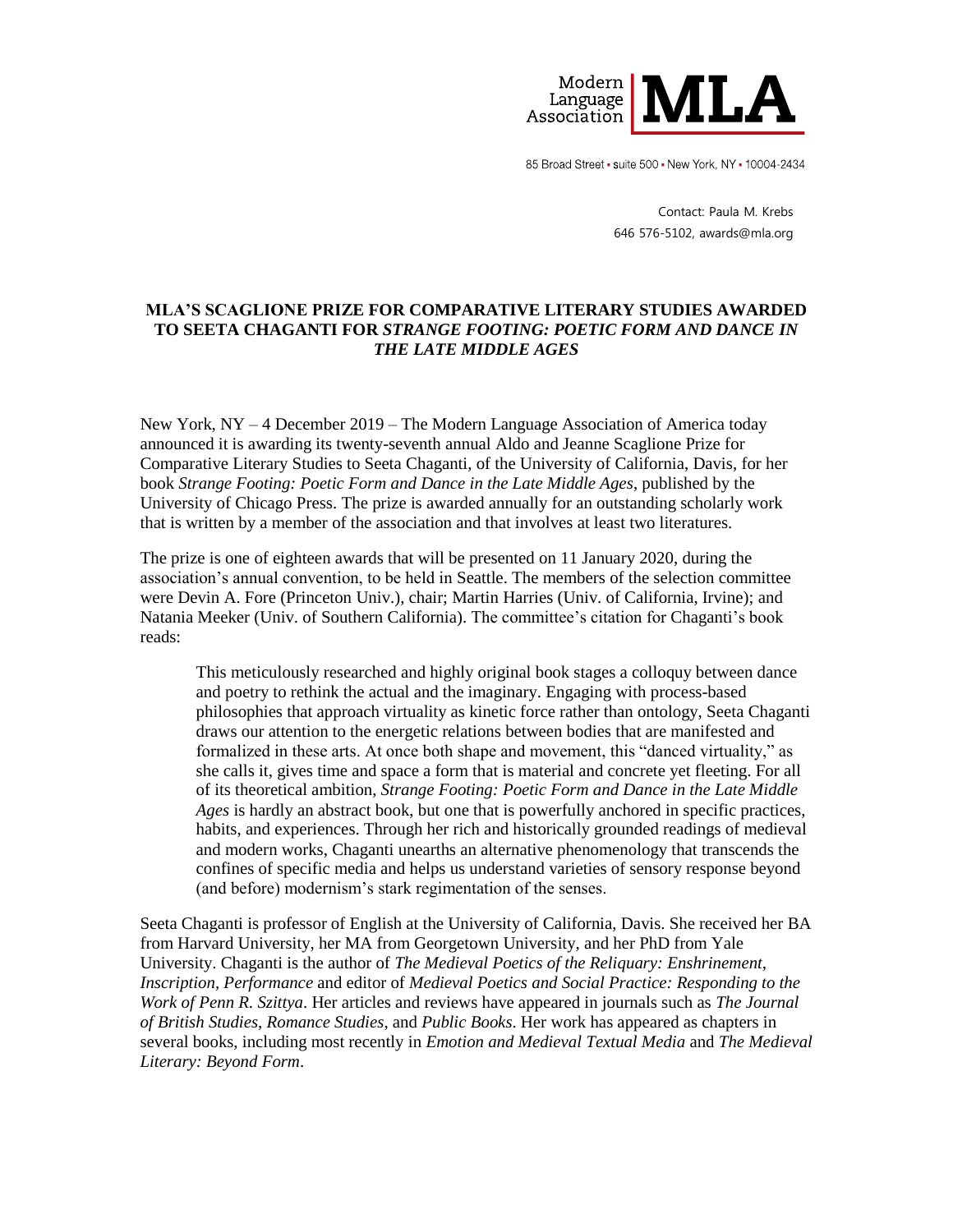The Modern Language Association of America and its over 25,000 members in 100 countries work to strengthen the study and teaching of languages and literature. Founded in 1883, the MLA provides opportunities for its members to share their scholarly findings and teaching experiences with colleagues and to discuss trends in the academy. The MLA sustains one of the finest publication programs in the humanities, producing a variety of publications for language and literature professionals and for the general public. The association publishes the *MLA International Bibliography*, the only comprehensive bibliography in language and literature, available online. The MLA Annual Convention features meetings on a wide variety of subjects; the 2020 convention in Seattle is expected to draw over 5,000 attendees. More information on MLA programs is available at www.mla.org.

The Aldo and Jeanne Scaglione Prize for Comparative Literary Studies, awarded under the auspices of the MLA's Committee on Honors and Awards, was presented for the first time in 1992. Recent winners have been Alexa Huang, Donna V. Jones, Frédérique Aït-Touati, David Spurr, Carmen Nocentelli, Silke-Maria Weineck, Steven S. Lee, Ayesha Ramachandran, Haun Saussy, and Siraj Ahmed.

Other awards sponsored by the committee are the William Riley Parker Prize; the James Russell Lowell Prize; the MLA Prize for a First Book; the Howard R. Marraro Prize; the Kenneth W. Mildenberger Prize; the Mina P. Shaughnessy Prize; the MLA Prize for Independent Scholars; the Katherine Singer Kovacs Prize; the Morton N. Cohen Award; the MLA Prizes for a Scholarly Edition and for Collaborative, Bibliographical, or Archival Scholarship; the Lois Roth Award; the William Sanders Scarborough Prize; the Fenia and Yaakov Leviant Memorial Prize in Yiddish Studies; the MLA Prize in United States Latina and Latino and Chicana and Chicano Literary and Cultural Studies; the MLA Prize for Studies in Native American Literatures, Languages, and Cultures; the Matei Calinescu Prize; the MLA Prize for an Edited Collection; the Aldo and Jeanne Scaglione Prizes for French and Francophone Studies, for Italian Studies, for Studies in Germanic Languages and Literatures, for Studies in Slavic Languages and Literatures, for a Translation of a Literary Work, and for a Translation of a Scholarly Study of Literature; and the Aldo and Jeanne Scaglione Publication Award for a Manuscript in Italian Literary Studies.

The Aldo and Jeanne Scaglione Endowment Fund was established and donated by Aldo Scaglione to the Modern Language Association in 1987. The fund honors the memory of Scaglione's late wife, Jeanne Daman Scaglione. A Roman Catholic, Jeanne Daman was headmistress of a Jewish kindergarten in Brussels, Belgium. When arrests and deportations of Jews began in 1942, she worked with Belgian and Jewish resistance units, helping to find hiding places for two thousand children throughout Belgium. She also helped rescue many Jewish men about to be deported as slave laborers by obtaining false papers for them. Jeanne Scaglione's life and contributions to humanity are commemorated in the United States Holocaust Memorial Museum in Washington, DC.

Aldo Scaglione, a member of the Modern Language Association from 1957 until his death in 2013, was Erich Maria Remarque Professor of Literature at New York University. A native of Turin, Italy, he received a doctorate in modern letters from the University of Turin. He taught at the University of Toulouse and at the University of Chicago. From 1952 to 1968 he taught at the University of California, Berkeley, and from 1968 to 1987 he was W. R. Kenan Professor of Italian and Comparative Literature at the University of North Carolina, Chapel Hill. In 1987 he came to New York University as professor of Italian and then chair of the Department of Italian. Scaglione was a Fulbright Fellow and a Guggenheim Fellow, held senior fellowships from the Newberry Library and the German Academic Exchange Service, and was a visiting professor at Yale University, the City University of New York, and the Humanities Research Institute of the University of Wisconsin, Madison. In 1975 he was named Cavaliere dell'Ordine al Merito della Repubblica Italiana. Scaglione was president of the American Boccaccio Association and was a member of the MLA Executive Council from 1981 to 1984. His published books include *Nature*